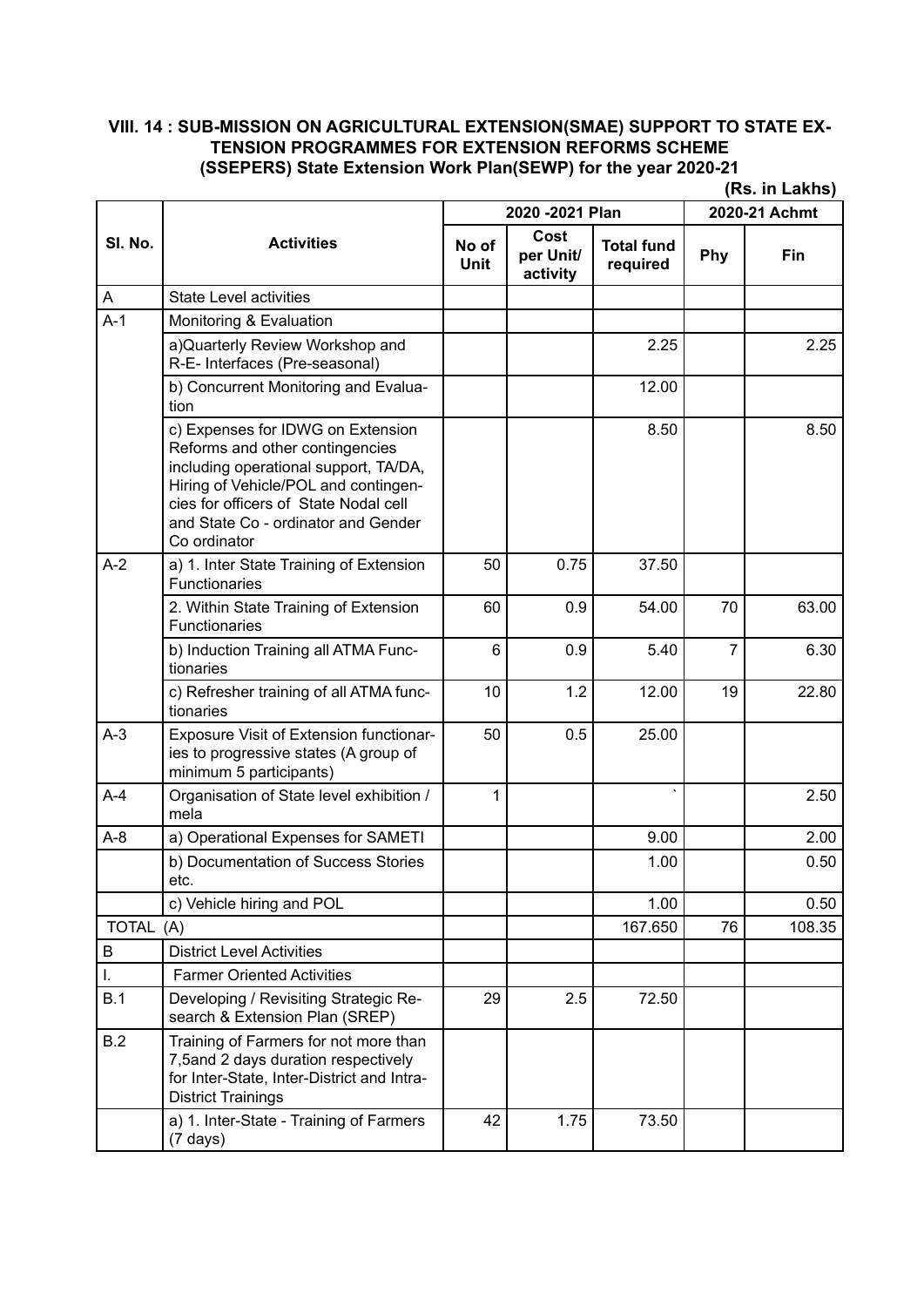|            |                                                                                                     |                      |                               |                               |               | (Rs. in Lakhs) |
|------------|-----------------------------------------------------------------------------------------------------|----------------------|-------------------------------|-------------------------------|---------------|----------------|
|            | <b>Activities</b>                                                                                   | 2020 - 2021 Plan     |                               |                               | 2020-21 Achmt |                |
| SI. No.    |                                                                                                     | No of<br><b>Unit</b> | Cost<br>per Unit/<br>activity | <b>Total fund</b><br>required | Phy           | Fin            |
|            | a) 2. Inter-State - Training of Farmers<br>$(5 \text{ days})$                                       | 120                  | 1.25                          | 150.00                        |               |                |
|            | b) Within the State Training of Farmers                                                             | 610                  | 1.2                           | 732.00                        | 890           | 1068.00        |
|            | c) Within the District Training of Farm-<br>ers                                                     | 9750                 | 0.1                           | 975.00                        | 5081          | 508.10         |
| B.3        | <b>Organizing Demonstrations</b>                                                                    |                      |                               |                               |               |                |
|            | a) Demonstration (Agriculture)                                                                      | 29331                |                               | 1108.75                       | 17722         | 533.66         |
|            | b) Demonstration (Allied Sector)                                                                    | 11992                | 0.04                          | 479.68                        | 4750          | 190.00         |
| B.4        | Exposure visit of farmers                                                                           |                      |                               |                               |               |                |
|            | a) 1. Inter State Exposure<br>Visit of Farmers (7 days)                                             | 100                  | 1.4                           | 140.00                        |               |                |
|            | a) 2. Inter State Exposure<br>Visit of Farmers (5 days)                                             | 240                  | 1.0                           | 240.00                        |               |                |
|            | b) Within the State Exposure visit of<br>Farmers                                                    | 870                  | 0.5                           | 435.00                        | 960           | 480.00         |
|            | c) Within the District Exposure visit of<br><b>Farmers</b>                                          | 1350                 | 0.15                          | 202.50                        | 2565          | 384.75         |
| B.5        | Mobilization of farmer groups                                                                       |                      |                               |                               |               |                |
|            | a) Capacity Building, Skill Develop-<br>ment and Support Services                                   | 3000                 | 0.05                          | 150.00                        | 2700          | 135.00         |
|            | b) Seed money / Revolving fund                                                                      | 1500                 | 0.1                           | 150.00                        | 850           | 85.00          |
|            | c) Food security groups                                                                             | 385                  | 0.1                           | 38.50                         |               |                |
| B.6        | Rewards and Incentives - Farmer<br>Groups                                                           | 180                  | 0.2                           | 36.00                         | 103           | 20.60          |
| <b>B.7</b> | <b>Farmer Awards</b>                                                                                | 1925                 | 0.1                           | 192.50                        | 1155          | 115.50         |
| Total-BI   |                                                                                                     | 61424                |                               | 5175.93                       | 36776         | 3520.61        |
| ΙΙ.        | Farm Information Dissemination                                                                      |                      |                               |                               |               |                |
| B.8        | District level Exhibitions, Kisan Melas,<br>Fruits/ Vegetable shows.                                | 72                   | 1                             | 72.00                         | 36            | 36.00          |
| <b>B.9</b> | a) i) Farm Information Dissemination<br>through printed leaflets, etc. and local<br>advertisements. | 36                   | $\overline{2}$                | 72.00                         | 36            | 72.00          |
|            | b) Low cost publication                                                                             | 385                  | 0.36                          | 138.60                        |               | 8.36           |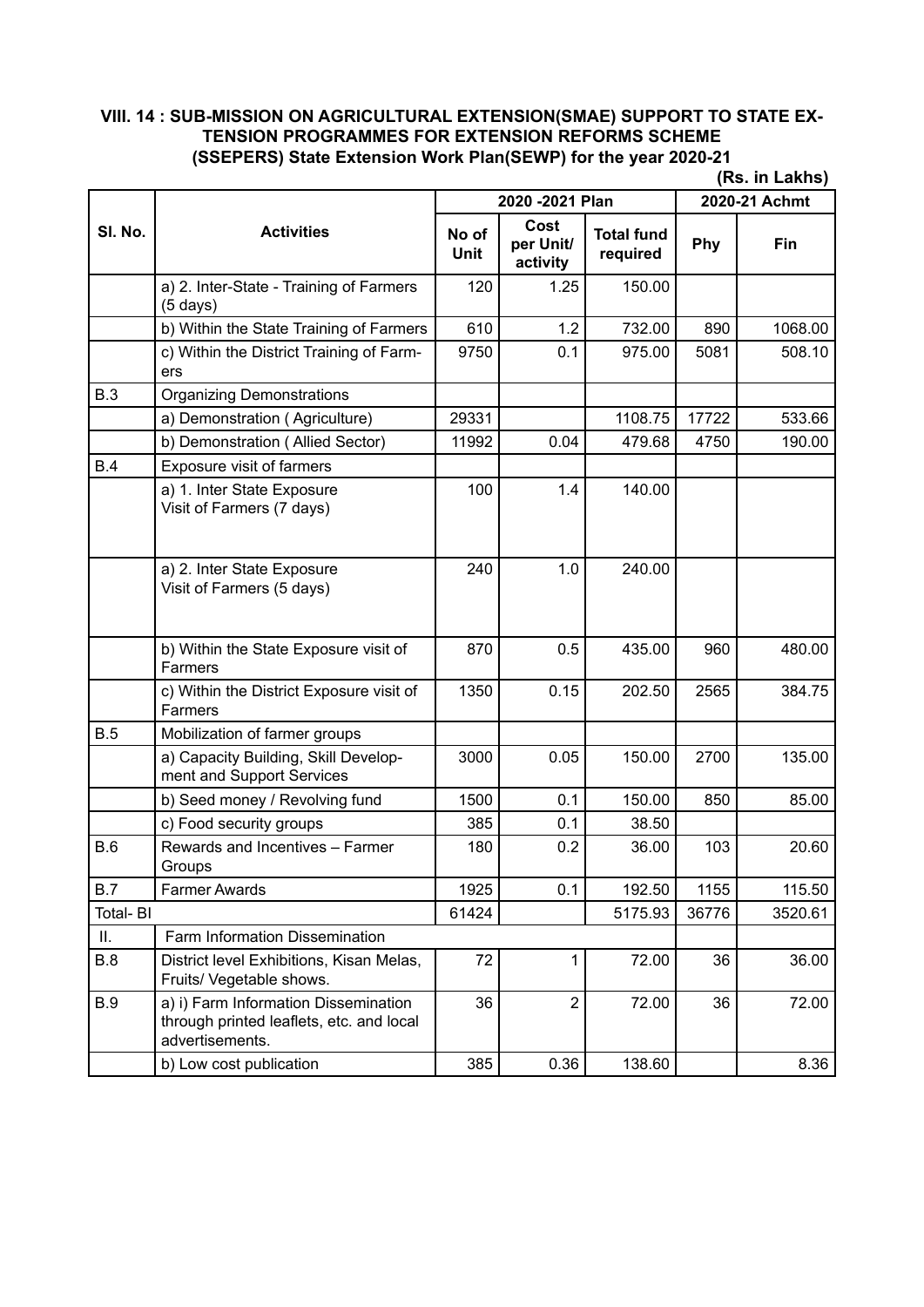|                                                                    |                                                                                                                                                                               | (Rs. in Lakhs)       |                               |                               |               |         |  |
|--------------------------------------------------------------------|-------------------------------------------------------------------------------------------------------------------------------------------------------------------------------|----------------------|-------------------------------|-------------------------------|---------------|---------|--|
|                                                                    |                                                                                                                                                                               | 2020 - 2021 Plan     |                               |                               | 2020-21 Achmt |         |  |
| SI. No.                                                            | <b>Activities</b>                                                                                                                                                             | No of<br><b>Unit</b> | Cost<br>per Unit/<br>activity | <b>Total fund</b><br>required | Phy           | Fin     |  |
| <b>B.10</b>                                                        | Development of technology packages<br>in digital form to be shared through IT<br>network                                                                                      | 36                   | 1                             | 36.00                         | 36            | 36.00   |  |
| Total- B II                                                        |                                                                                                                                                                               | 529                  |                               | 318.60                        | 108           | 152.36  |  |
| Ш.                                                                 | Agricultural Technology Refinement, Validation and Adoption                                                                                                                   |                      |                               |                               |               |         |  |
| <b>B.11</b>                                                        | a) Farmer Scientist Interactions at dis-<br>trict level (with 25 farmers @2days)                                                                                              | 72                   | 0.2                           | 14.40                         | 67            | 13.40   |  |
|                                                                    | b) Designate expert support from KVK/<br>SAU at district level.                                                                                                               | 432                  | 0.02                          | 8.64                          | 396           | 7.92    |  |
|                                                                    | c) Joint visits by Scientists & Extension<br>Workers (2 visits per month/ district)                                                                                           | 864                  | 0.014                         | 12.10                         | 792           | 11.09   |  |
| <b>B.12</b>                                                        | Organization of Kisan Goshtis to<br>strengthen R-E-F linkages                                                                                                                 | 385                  | 0.15                          | 57.75                         | 142           | 21.30   |  |
| <b>B.13</b>                                                        | Assessment, refinement, validation<br>and adoption of frontline technologies<br>and other short term researchable<br>issues through KVKs and other local<br>Research Centres. | 15                   | 5                             | 75.00                         | 1             | 5.00    |  |
| Total- B III                                                       |                                                                                                                                                                               | 1768                 |                               | 167.89                        | 1398          | 58.71   |  |
| IV.<br>Administrative/Capital Expenses at District and Block level |                                                                                                                                                                               |                      |                               |                               |               |         |  |
| <b>B.14</b>                                                        | Recurring                                                                                                                                                                     |                      |                               |                               |               |         |  |
|                                                                    | a) Operational Expenses including TA/<br>DA for District level                                                                                                                | 36                   | 5                             | 237.00                        | 36            | 164.01  |  |
|                                                                    | b) Hiring of Vehicles and POL                                                                                                                                                 | 36                   | 1.8                           | 64.80                         | 36            | 52.40   |  |
|                                                                    | c) Operational Expenses exclusively<br>for block level (including Hiring of ve-<br>hicles and POL)                                                                            | 385                  | 0.3                           | 115.50                        | 385           | 85.95   |  |
|                                                                    | d) Operational expenses for DFAC<br>meetings (4 meetings per district)                                                                                                        | 144                  | 0.05                          | 7.20                          | 134           | 6.70    |  |
|                                                                    | e) Operational expenses for BFAC<br>meetings (4 meetings / block)                                                                                                             | 1540                 | 0.025                         | 38.50                         | 1733          | 43.33   |  |
|                                                                    | Non recurring - one equipment                                                                                                                                                 | 36                   | 4                             | 144.00                        | 36            | 36.00   |  |
|                                                                    | Total- B IV                                                                                                                                                                   | 2177                 |                               | 607.00                        | 2360          | 388.39  |  |
| <b>B.15</b>                                                        | Farm Schools                                                                                                                                                                  | 780                  | 0.294                         | 229.43                        | 732           | 244.72  |  |
|                                                                    | TOTAL (B)                                                                                                                                                                     |                      |                               | 6498.85                       | 41474         | 4364.79 |  |
| ${\bf C}$                                                          | Innovative Activities - State Level                                                                                                                                           |                      |                               |                               |               |         |  |
| C.2                                                                | P.G. Diploma in Agricultural Extension<br>Management through MANAGE                                                                                                           | 50                   |                               | 3.00                          | 50            | 3.00    |  |
| D                                                                  | <b>Innovative Activities - District Level</b>                                                                                                                                 |                      |                               |                               |               |         |  |